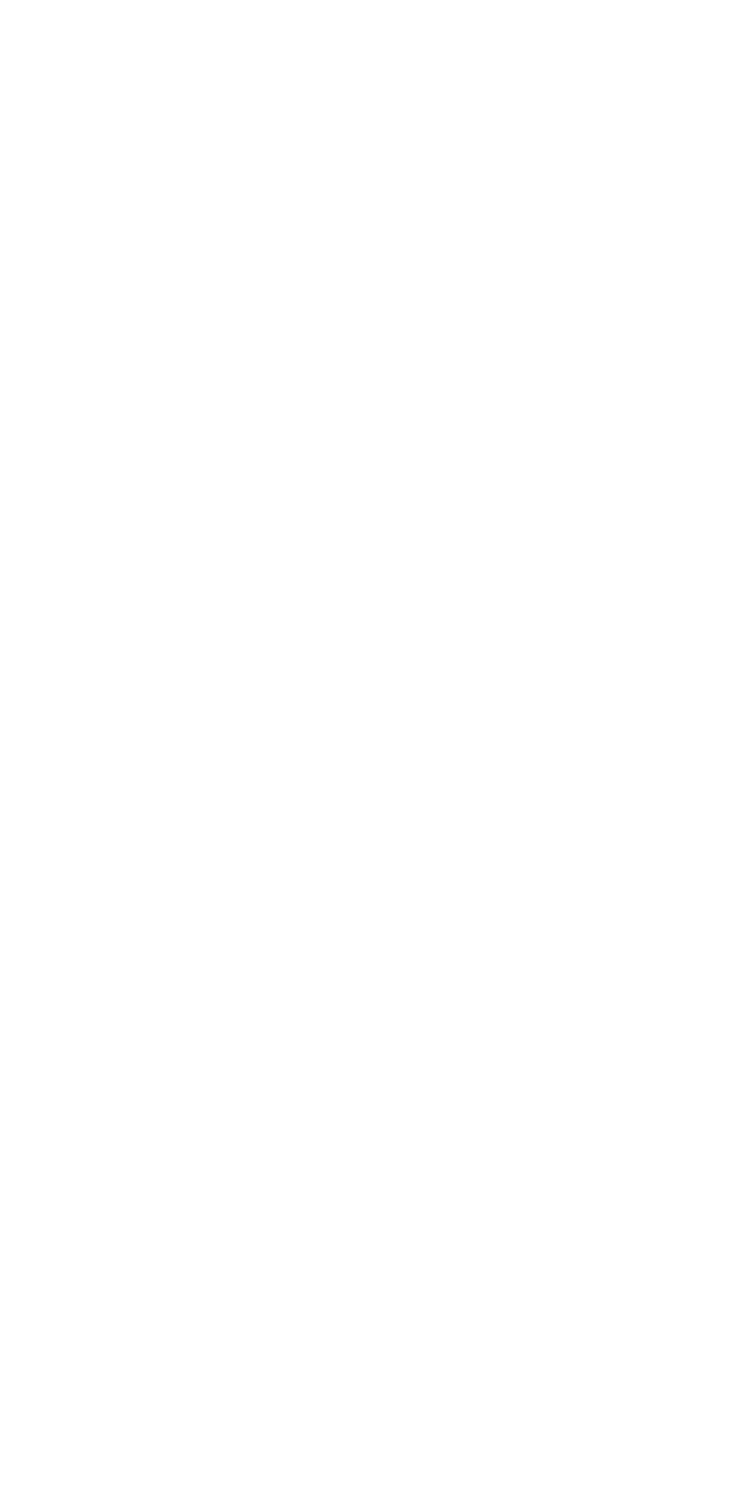# **MEDIATOR ACCREDITATION RULES**

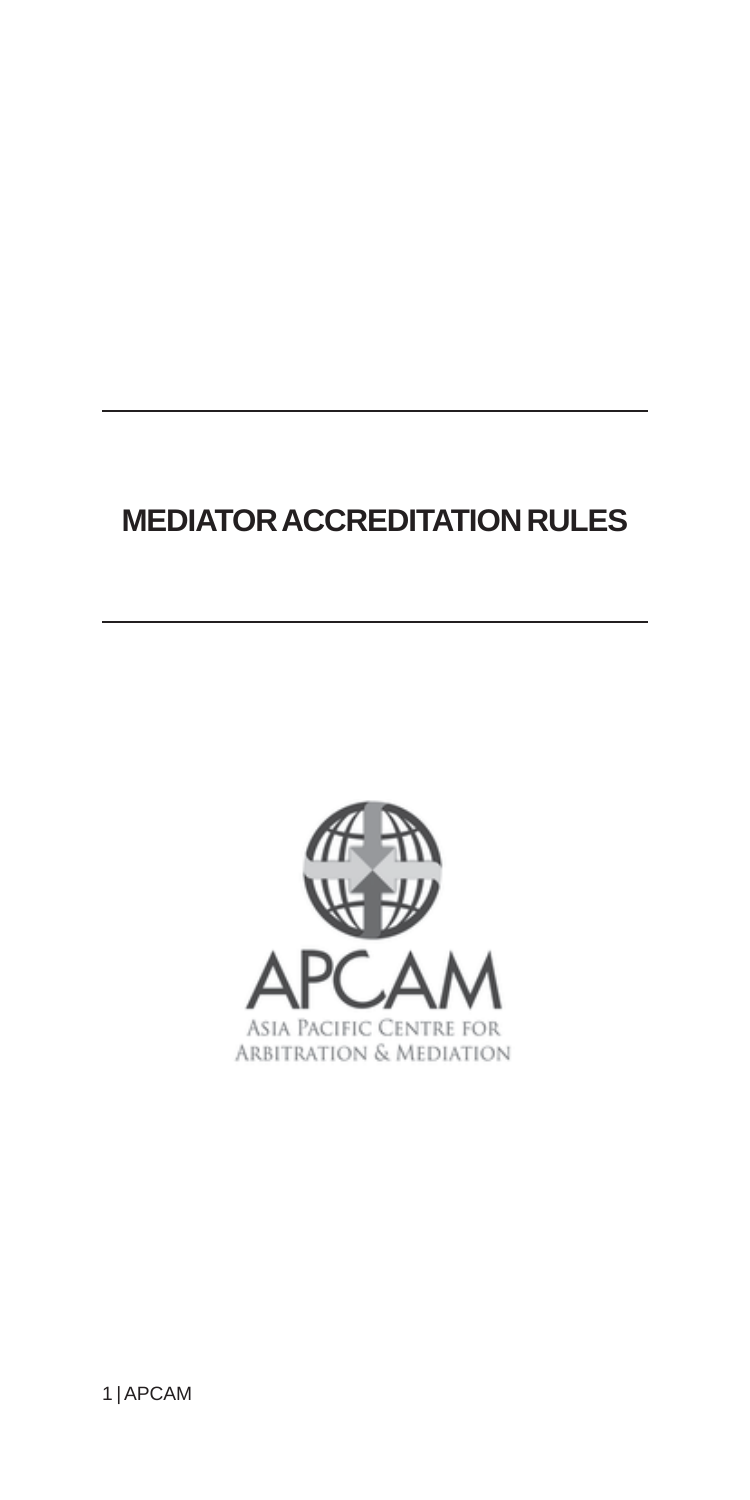APCAM MEDIATIOR ACCREDITATION RULES

# **NOTES**

2 | APCAM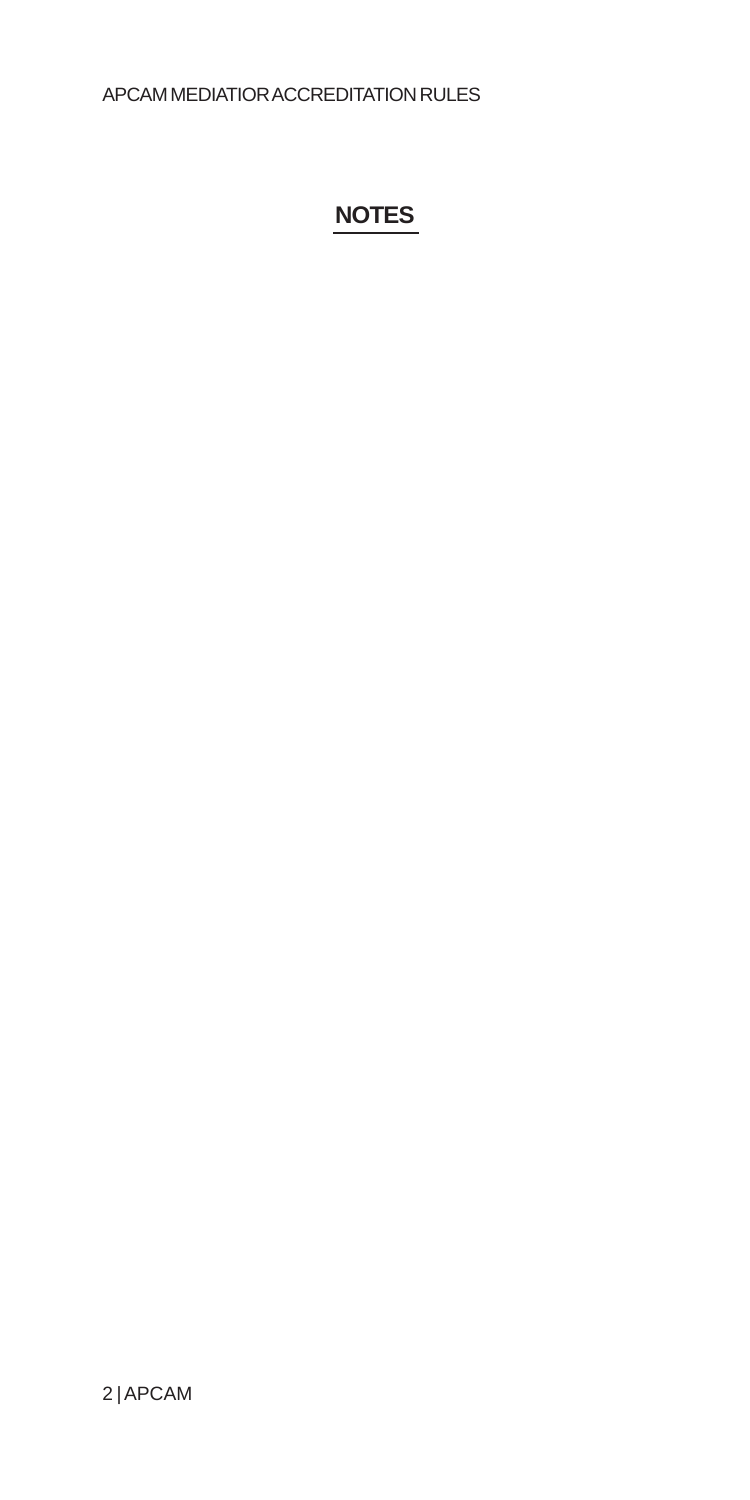# **APCAM MEDIATIOR ACCREDITATION RULES**

| 1.  | <b>Accreditation System</b>                                          | 6  |
|-----|----------------------------------------------------------------------|----|
| 2.  | Levels of Accreditation                                              | 7  |
| 3.  | Benefits of becoming APCAM<br><b>Certified Mediator</b>              | 8  |
| 4.  | <b>APCAM Qualifying Assessment</b><br>Programs (QAP)                 | 9  |
| 5.  | QAP-1 (For APCAM Accredited Mediator)                                | 9  |
| 6.  | QAP-2 (For APCAM Certified Mediator)                                 | 10 |
| 7.  | QAP-3 (For APCAM International<br>Certified Mediator)                | 12 |
| 8.  | <b>APCAM Experience Qualification Path</b><br>(EQP)                  | 15 |
| 9.  | <b>APCAM Reviewer</b>                                                | 18 |
| 10. | APCAM Assessor and Procedure for<br><b>Consistent QAP Evaluation</b> | 18 |
| 11. | Guidelines to Assessors for QAP<br>Evaluation                        | 20 |

━━₩

3 | APCAM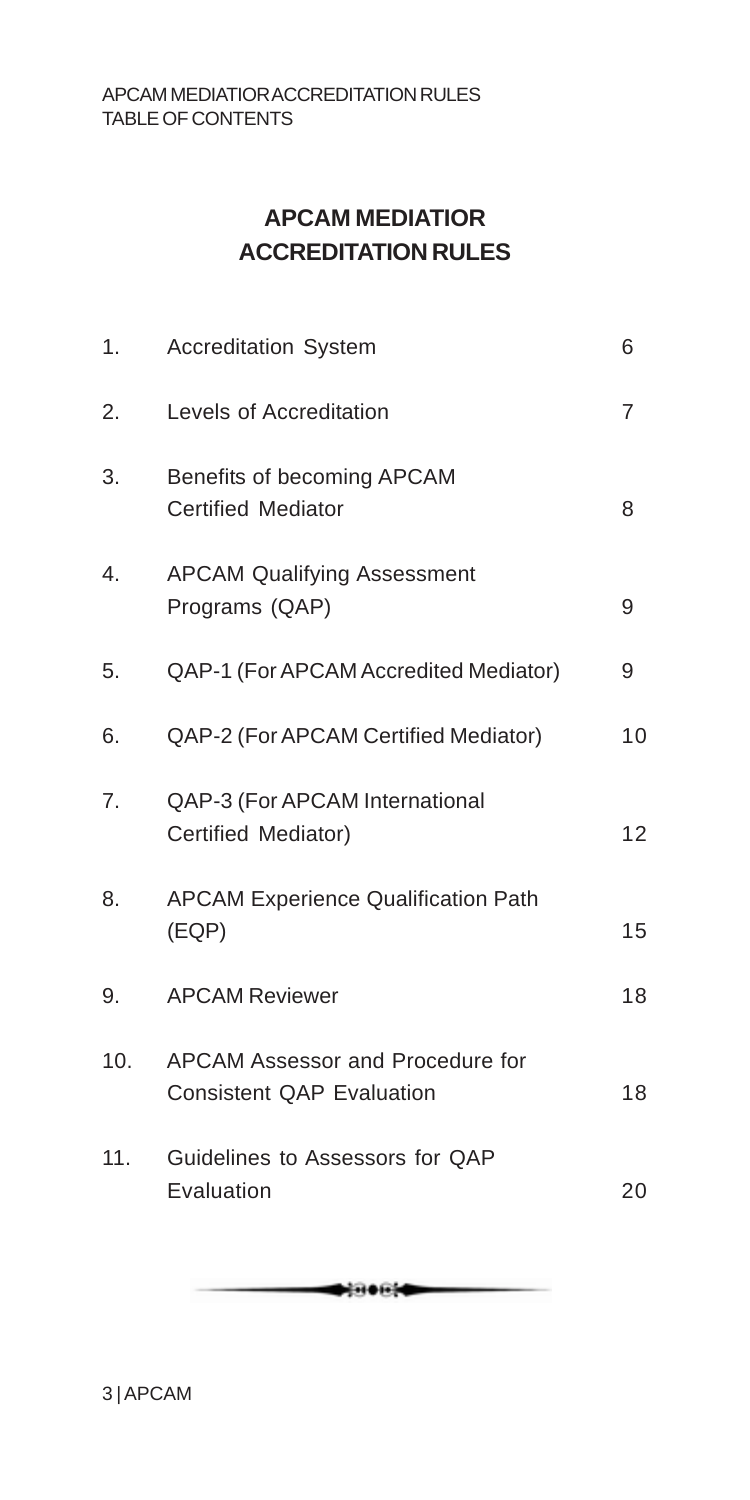#### APCAM MEDIATIOR ACCREDITATION RULES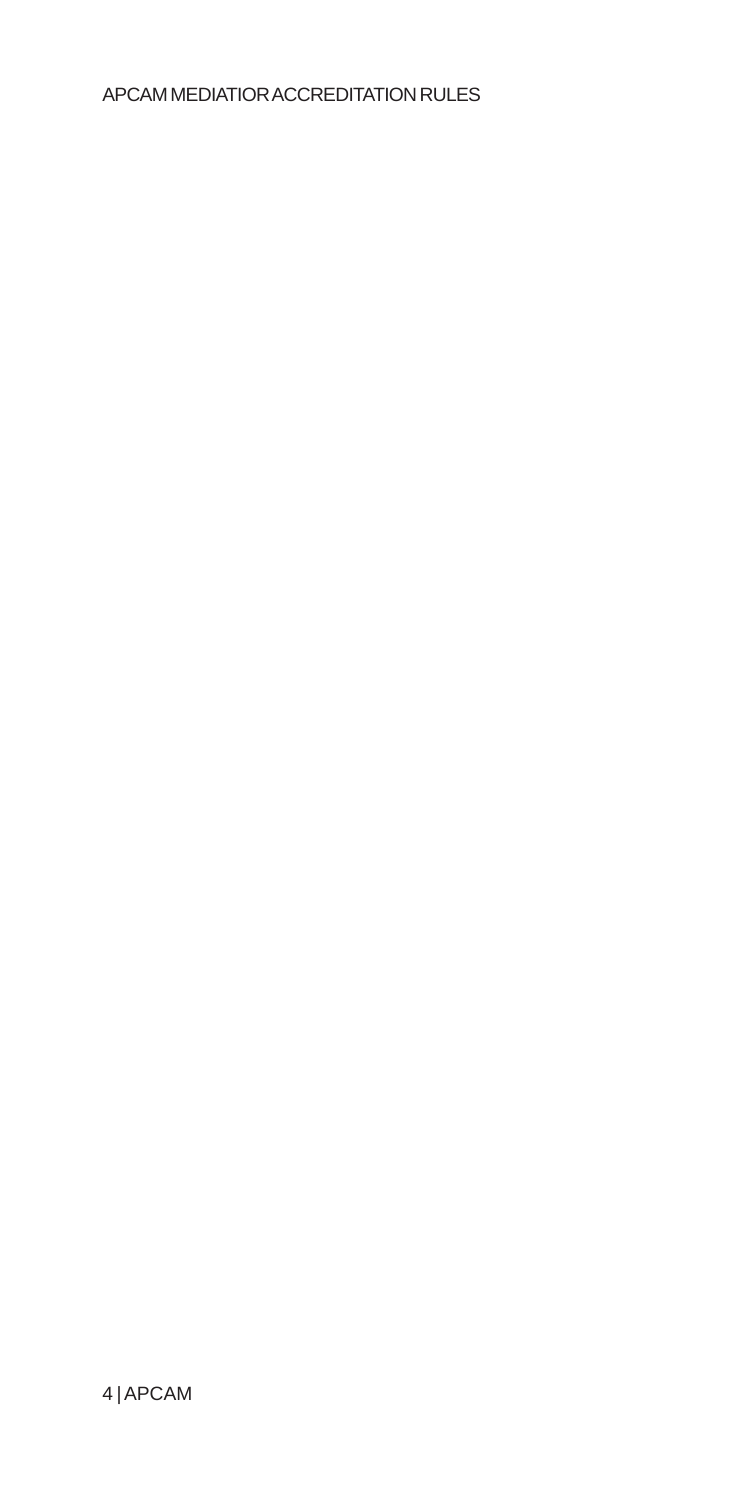## **ASIA-PACIFIC CENTRE FOR ARBITRATION AND MEDIATION (APCAM)**

#### **MEDIATOR ACCREDITATION RULES**

The APCAM Mediator Accreditation Rules is a professional standards process developed by the Asia Pacific Centre for Arbitration & Mediation (APCAM) to certify professional mediators.

All the APCAM Centres maintain a panel of skilled and experienced mediators from diverse jurisdictions, based on knowledge and expertise in various sectors, trade and industry. Various reports and feedbacks obtained from experts and users have emphasized strong preference for accreditation and proper training for mediators and that the criteria for inclusion of mediators on panels must be made more stringent. Responses also suggested that mediation institutions must keep records of the performance of all mediators appointed by them and review them annually. Different grades or categories of accreditation reflect different levels of skill and experience and are given on satisfaction of the criteria set for each grade or category. These rules have been made with stringent accreditation norms for creating high standards of professionalism among mediators from different jurisdictions, which will be available in all APCAM institutions in the region, so as to guarantee uniformity, quality and transparency, by enabling credible, competent and professional outcome in dispute resolution.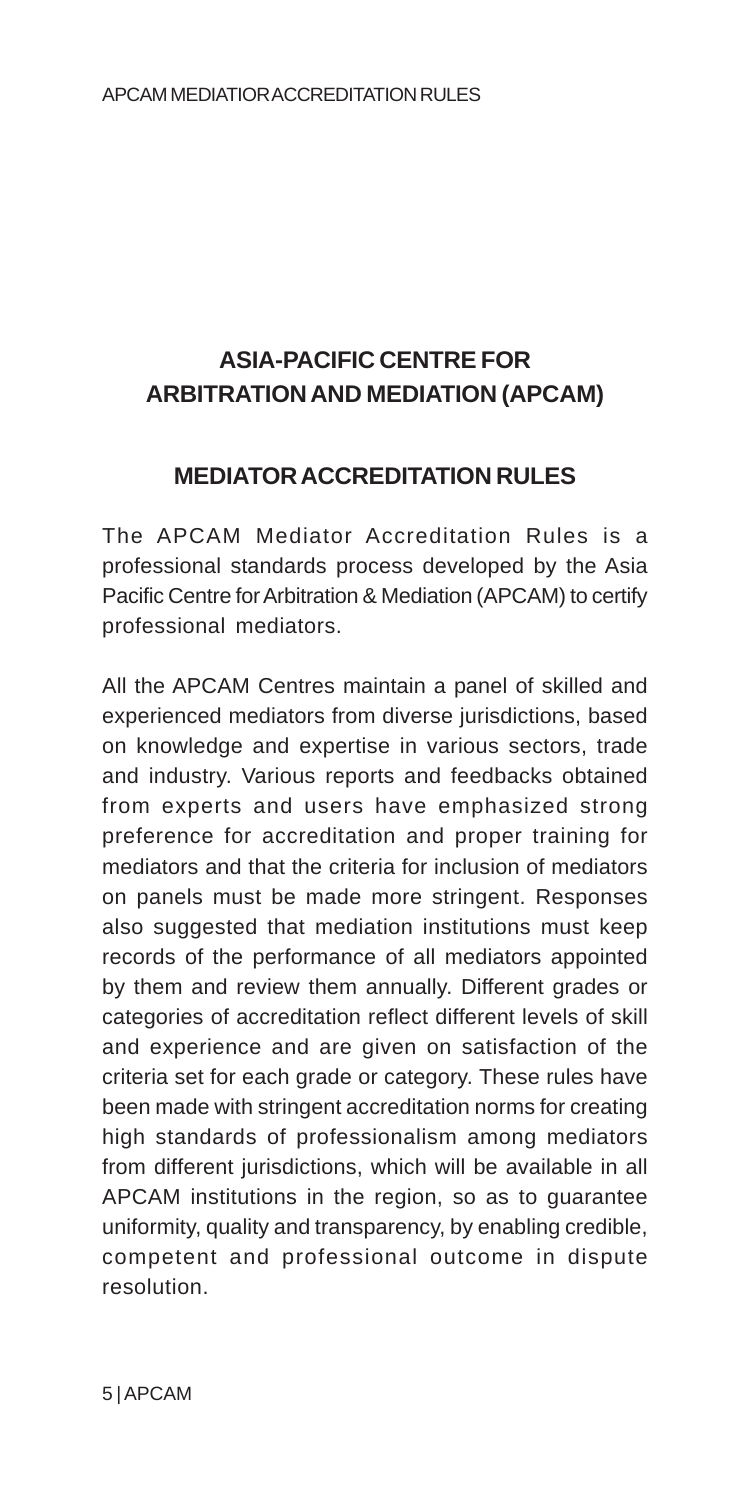#### **ACCREDITATION SYSTEM**

The APCAM Accreditation system follows a multi-level approach by which mediators with diverse mediation skills and experience are recognised. It aims at giving exposure and growth options for professional mediators, honing their knowledge, skills and multi-cultural awareness, apart from giving options for users to select different grades of mediators based on their requirement. This ladder-step approach helps young and new professionals to get more work through greater exposure and step-up their accreditation based on experience.

Since the focus of APCAM is international and crossborder mediation, accreditation to the higher levels of accreditation also emphasise inter-cultural component, so as to deal with cultural differences that may arise in mediation. The accreditation is also based on the Feedback given by users and experts on the quality of the mediator, so that the quality and ethical transparency is made available to the user while selecting the mediator, which enhances the value propositions behind APCAM Accreditation process.

The APCAM Accreditation will be accessible on an equal basis to all mediators regardless of their gender, race, ethnicity, age, religion, sexual orientation or other personal characterisation. The Mediator accreditation will be purely based on evaluation under the respective QAP's.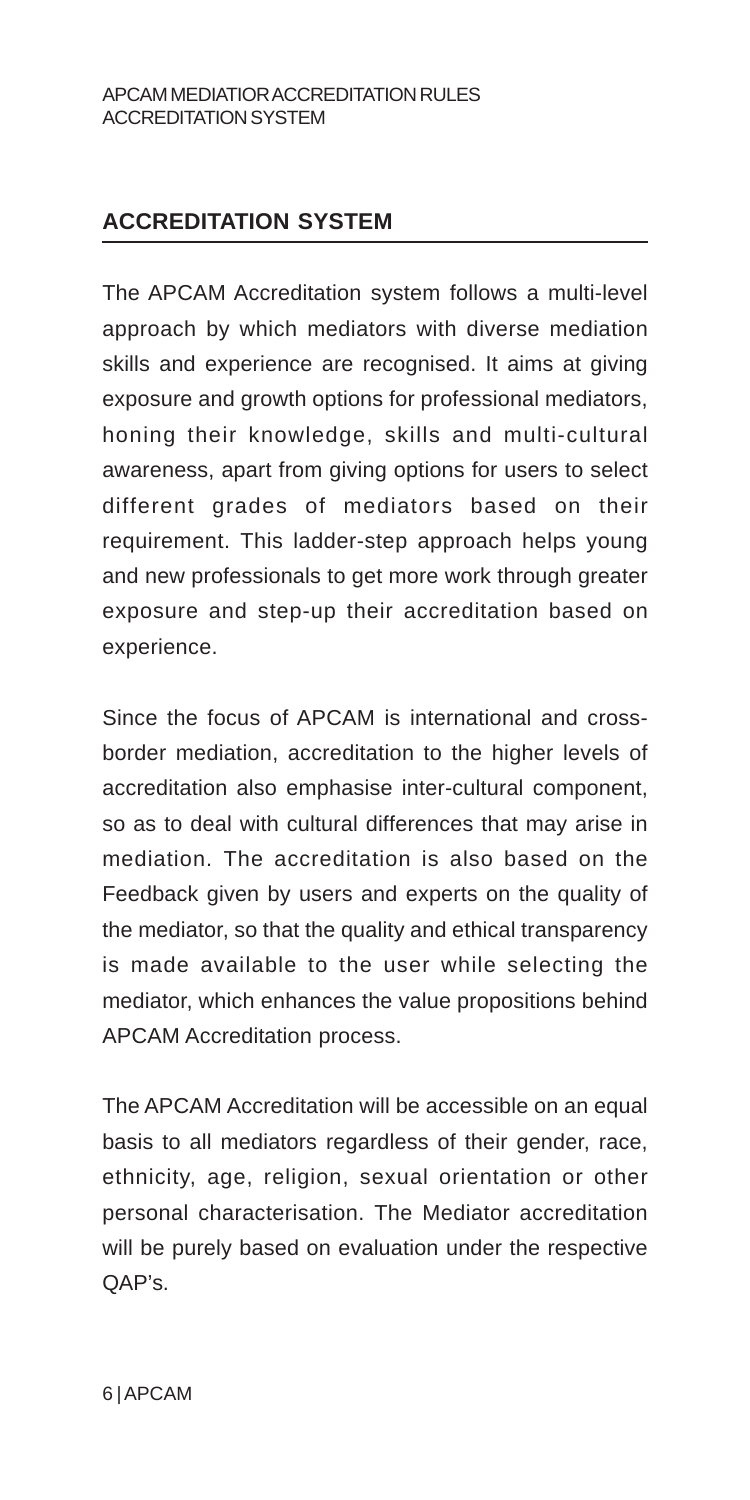#### **LEVELS OF ACCREDITATION**

As per APCAM Accreditation System, there are three levels of Accreditation.

- 1. APCAM Accredited Mediator (AAM)
- 2. APCAM Certified Mediator (ACM)
- 3. APCAM International Certified Mediator (AICM)

APCAM Accreditation is given as per the Qualifying Assessment Programs (QAP) or under the Experience Qualification Path (EQP).

#### **1. APCAM Accredited Mediator (AAM):**

This is the entry level accreditation provided by APCAM to recognise junior mediators who have just started the profession. The candidate should complete an APCAM certified Mediator Training Program or an APCAM approved Mediator Training Program along with an APCAM Top-up program, within the two-year period, starting from the date immediately preceding the date of application. An Accredited Mediator shall not be entitled to act as a sole mediator, but shall act as a co-mediator with a Certified Mediator or International Certified Mediator, and has a monetary limit of disputes not exceeding 1 million Euros. A candidate can apply for AAM under QAP-1.

#### **2. APCAM Certified Mediator (ACM):**

A Mediator, who has completed an APCAM certified Mediator Training Program or an APCAM approved Mediator Training Program along with an APCAM Topup program, and further upon completing thirty hours of mediation spread over at least five mediations becomes eligible to apply for accreditation as APCAM Certified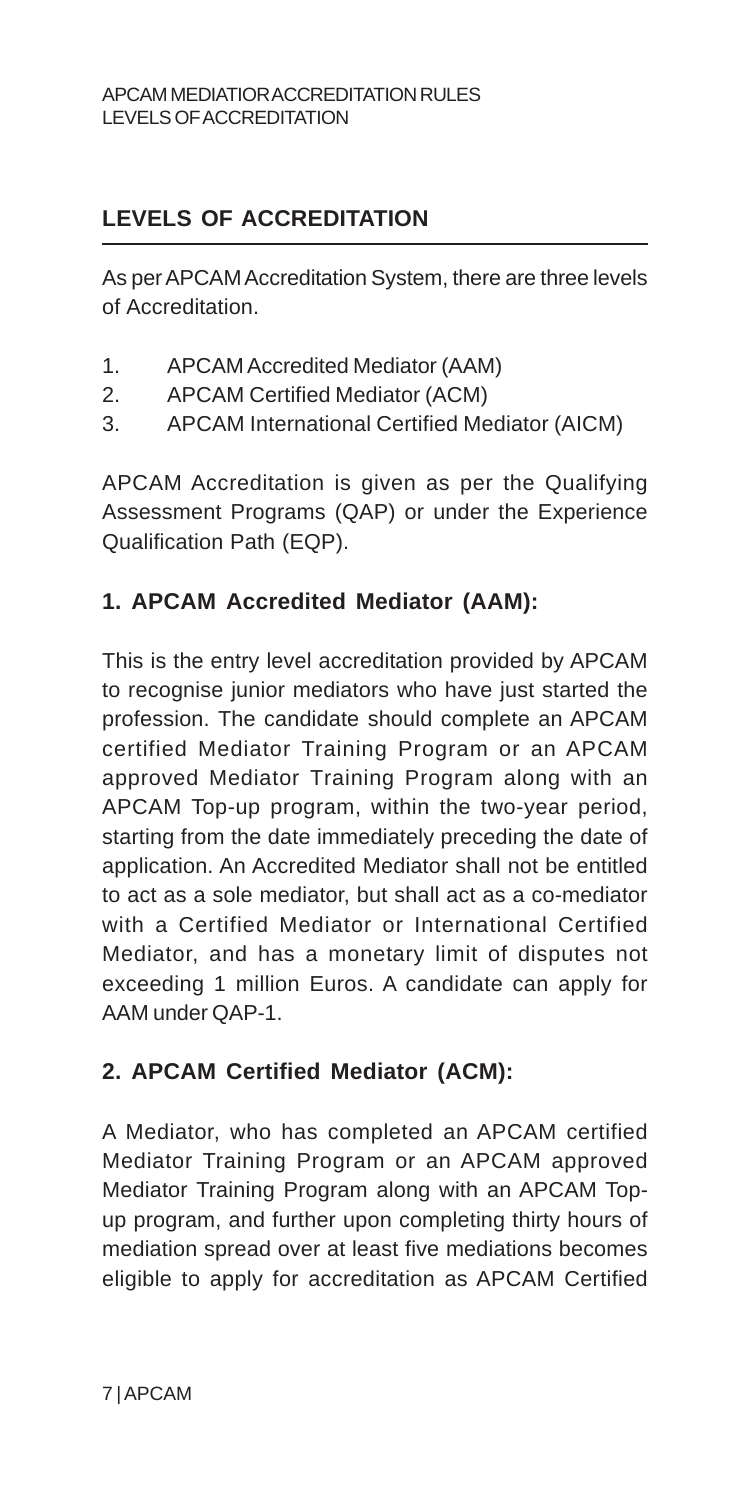Mediator. A Certified Mediator will be eligible to mediate in all types of disputes and has no monetary limit in dispute amount. A candidate can apply for ACM under  $OAP-2.$ 

#### **3. APCAM International Certified Mediator (AICM):**

A Mediator, who has completed an APCAM certified Mediator Training Program or an APCAM approved Mediator Training Program along with an APCAM Topup program, and further upon completing one hundred and fifty hours of mediation spread over at least twenty mediations becomes eligible to apply for accreditation as APCAM International Certified Mediator. International Certified Mediator will be eligible to mediate in all types of disputes and has no monetary limit in dispute amount. A candidate can apply for AICM under QAP-3.

#### **BENEFITS OF BECOMING APCAM CERTIFIED MEDIATOR**

- Only APCAM Certified Mediators will be empanelled as mediators with all APCAM centres in the Asia-Pacific region of approximately ten countries, and featured in the APCAM website, enabling visibility in all these countries.
- Enlistment in APCAM website gives the mediators greater exposure and growth options as international professional mediators, helping them to hone their knowledge, skills, multi-cultural awareness and networking opportunities.
- Certified Mediators will have a unique profile page containing all details, brief profile, complete with a Feedback Digest, and are searchable by users.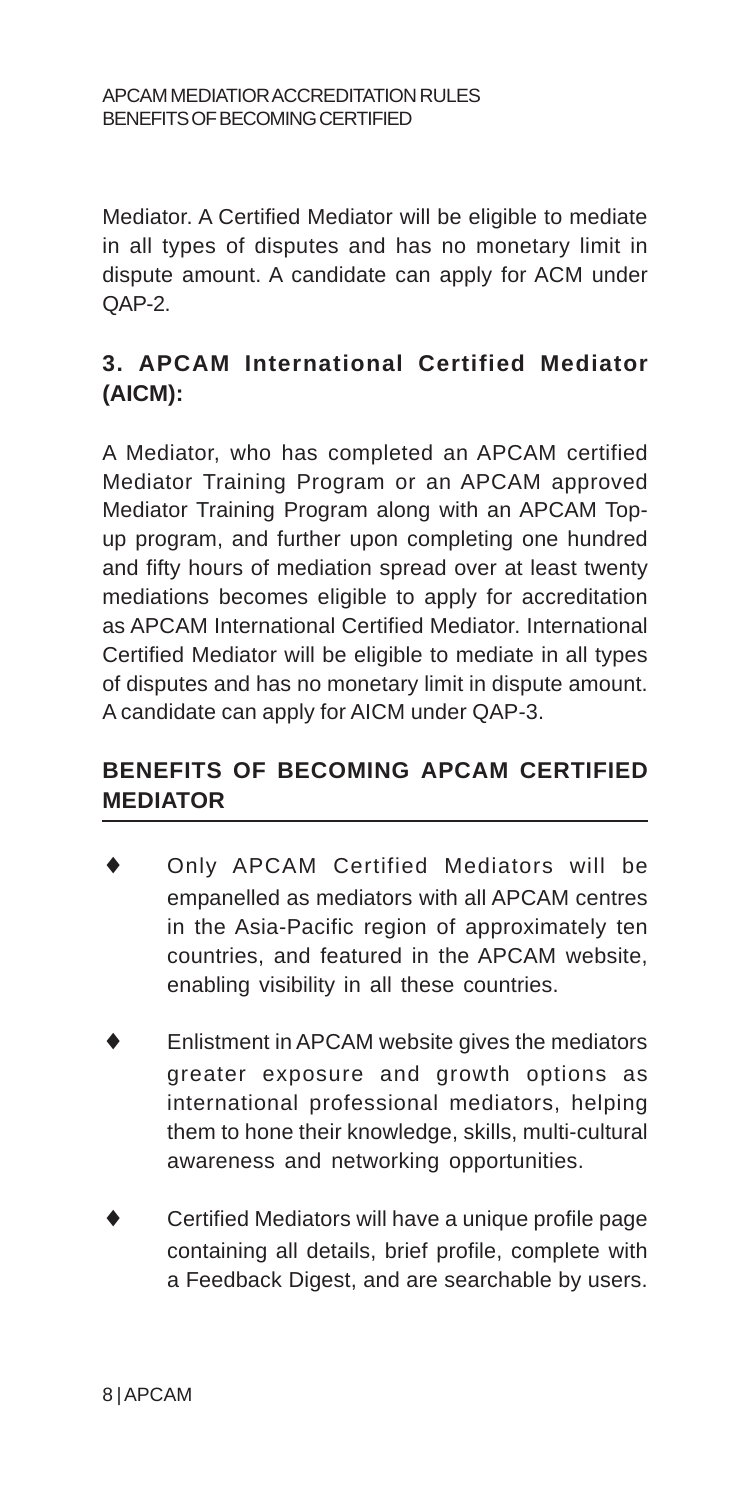- All accredited and certified mediators will receive exclusive updates and news and priority subscription to events, seminars and conferences organised by APCAM or in collaboration with other APCAM Partners.
- APCAM International Certified Mediators are also offered to become Reviewers of other Mediators, thereby becoming mentors to other mediators.
- i APCAM International Certified Mediators and Certified Mediators are also offered to become Assessors under the respective QAPs.

#### **APCAM QUALIFYING ASSESSMENT PROGRAMS (QAP)**

#### **QAP-1 (For APCAM Accredited Mediator)**

QAP-1 is applicable to a candidate who has successfully completed an APCAM certified Mediator Training Program or an APCAM approved Mediator Training Program along with an APCAM Top-up program, within the two-year period, starting from the date immediately preceding the date of application.

**Evaluation of Mediation Knowledge:** The applicant shall provide the copy of the certificate of mediation training and shall have to demonstrate mediation knowledge either by submitting an assignment given to him/her which would cover topics on mediation theory, mediation rules, professional code and ethical standards or by attending an interview conducted by APCAM, as decided by the Accreditation Committee. On evaluation of the assignment or interview, the applicant should get a minimum of 55% score. On failure to get the minimum grade, the applicant will be able to apply again, only after a period of 3 months.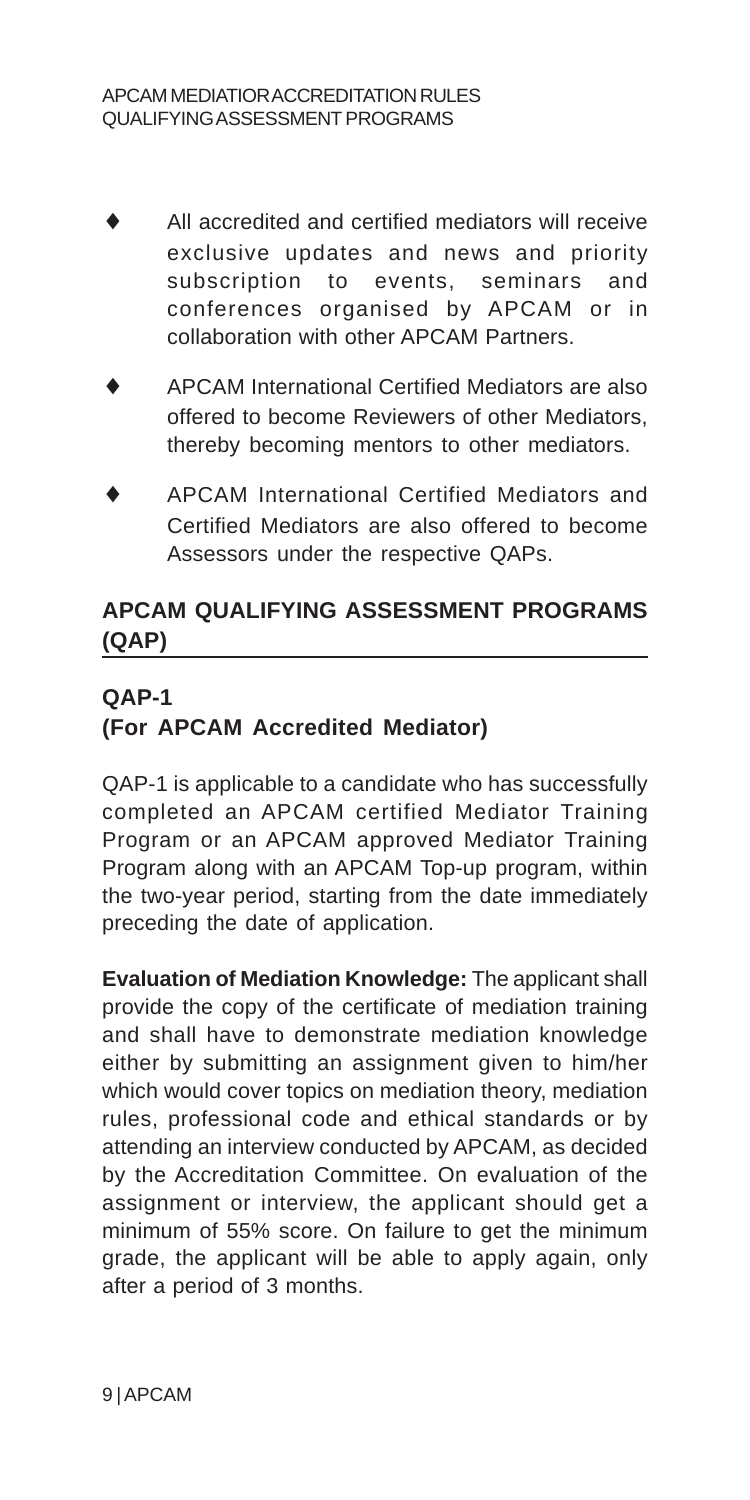**Assessor & Fee:** The Assessor for QAP-1 would be a selected APCAM Certified Mediator or above. Fee for  $OAP-1: 6100.00$ 

**Annual Fees:** The annual fees payable by an APCAM Accredited Mediator for listing in the APCAM website will be € 50.00. The annual fees received will go towards supporting APCAM's work and operations in maintaining high standards of professional mediation in the region, promoting mediation and research initiatives. For new Mediators, fee will be payable within eight weeks of being notified that their application has been successful. For existing Mediators, fees are payable by 15<sup>th</sup> of April of each calendar year.

### **QAP-2 (For APCAM Certified Mediator)**

QAP-2 is applicable to a Mediator who has successfully completed an APCAM certified Mediator Training Program or an APCAM approved Mediator Training Program along with an APCAM Top-up program, and who has completed thirty hours of mediation, spread over at least five mediations. Applicant shall provide documentary evidence to show the level of experience as a mediator. This could be approved logbooks specifying the experience as a mediator, including dates and duration of mediations, capacity (eg. sole or comediator) or supporting evidence such as references, feedback forms etc.

The Applicant will be entitled to avail the benefit of attendance in recognized programs, like mediation workshops, seminars, conferences, training programs, courses etc. Such programs can be taken in lieu of hours of mediation, provided only a maximum of five hours (One hour for each program) will be accepted.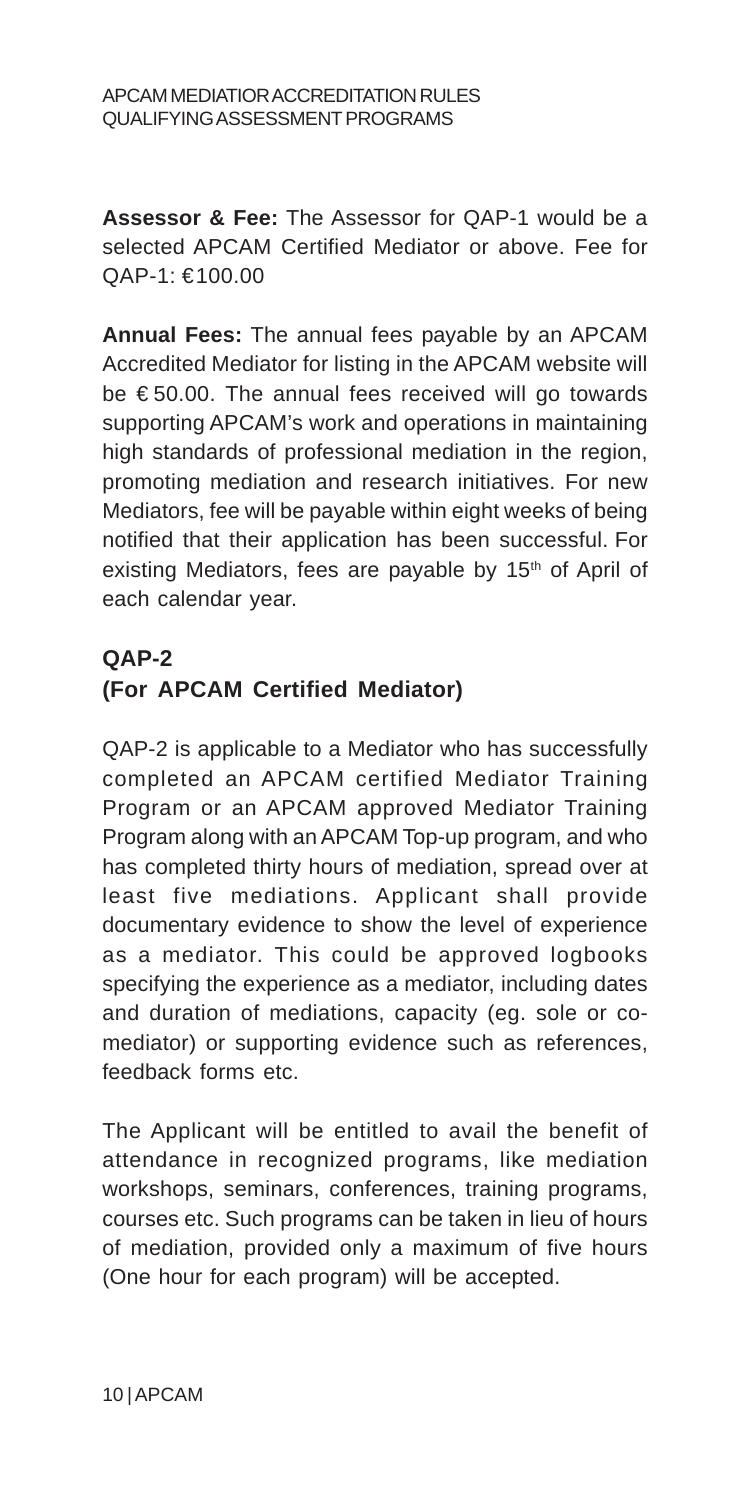**Evaluation of Mediation Knowledge:** The applicant shall provide the copy of the certificate of mediation training and shall have to demonstrate mediation knowledge either by submitting an assignment given to him/her which would cover topics on mediation theory, mediation rules, professional code and ethical standards or by attending an interview conducted by APCAM, as decided by the Accreditation Committee. The applicant shall also draft a settlement agreement based on the assignment given by the Accreditation Committee. On evaluation of the assignment or interview and the settlement agreement, the applicant should get a minimum of 60% score. On failure to get the minimum score, the applicant will be able to apply again, only after a period of three months.

**Evaluation of Mediation Experience:** An eligible Mediator, who successfully completes the Mediation Knowledge evaluation, will be evaluated for mediation experience and skills. This shall be based on assessment of Feedback forms of at least five parties in mediations conducted by the applicant and through an interview between the Applicant and Assessors or by other means of assessing an applicant's competency in mediation, as approved by Accreditation Committee. The applicant should have at least a minimum of 60% "3" rating or above in the Feedback forms and in the interview.

On successful evaluation, the Feedbacks could become a base for the Feedback Digest which would be included in the Mediator's Profile.

Once accredited and enlisted, the certified mediator shall update the Feedback digest regularly through their reviewers or at any rate once in two years, with Feedback forms of at least five parties in mediations conducted by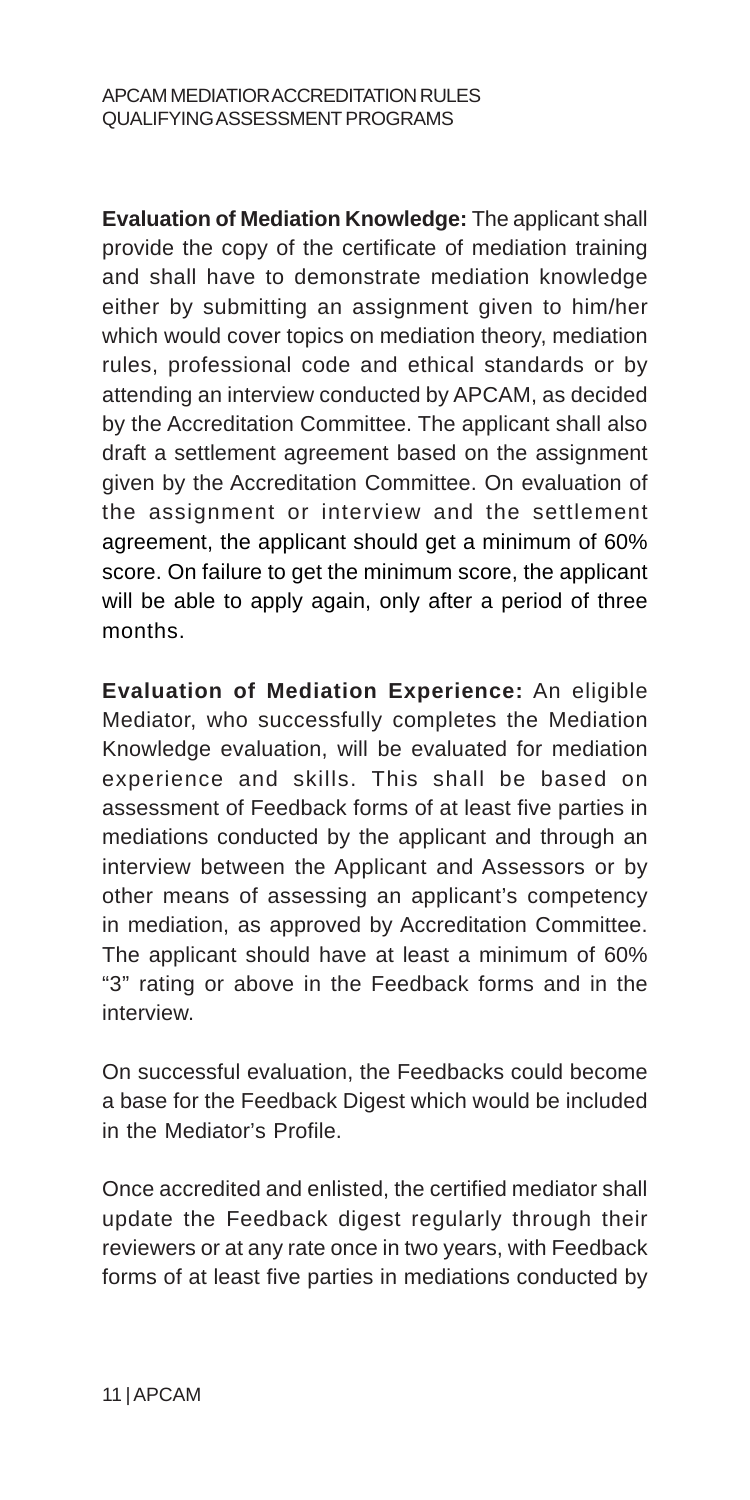the mediator. If the Feedback Digest is not updated or if the annual fee is not paid APCAM reserves its right to delist the mediator from the APCAM website.

**Assessor & Fee:** The Assessor for QAP-2 would be a selected APCAM International Certified Mediator. Fee for QAP-2: € 150.00

**Annual Fees:** The annual fees payable by an APCAM Certified Mediator for listing in the APCAM website will be € 75.00. The annual fees received will go towards supporting APCAM's work and operations in maintaining high standards of professional mediation in the region, promoting mediation and research initiatives. For new Mediators, fee will be payable within eight weeks of being notified that their application has been successful. For existing Mediators, fees are payable by 15 April of each calendar year.

# **QAP-3 (For APCAM International Certified Mediator)**

QAP-3 is applicable to a Mediator who has successfully completed an APCAM certified Mediator Training Program or an APCAM approved Mediator Training Program along with an APCAM Top-up program, and who has completed one hundred and fifty hours of mediation, spread over at least twenty mediations. Applicant shall provide documentary evidence to show the level of experience as a mediator. This could be approved logbooks specifying the experience as a mediator, including dates and duration of mediations, capacity (eg. sole or co-mediator) or supporting evidence such as references, feedback forms etc.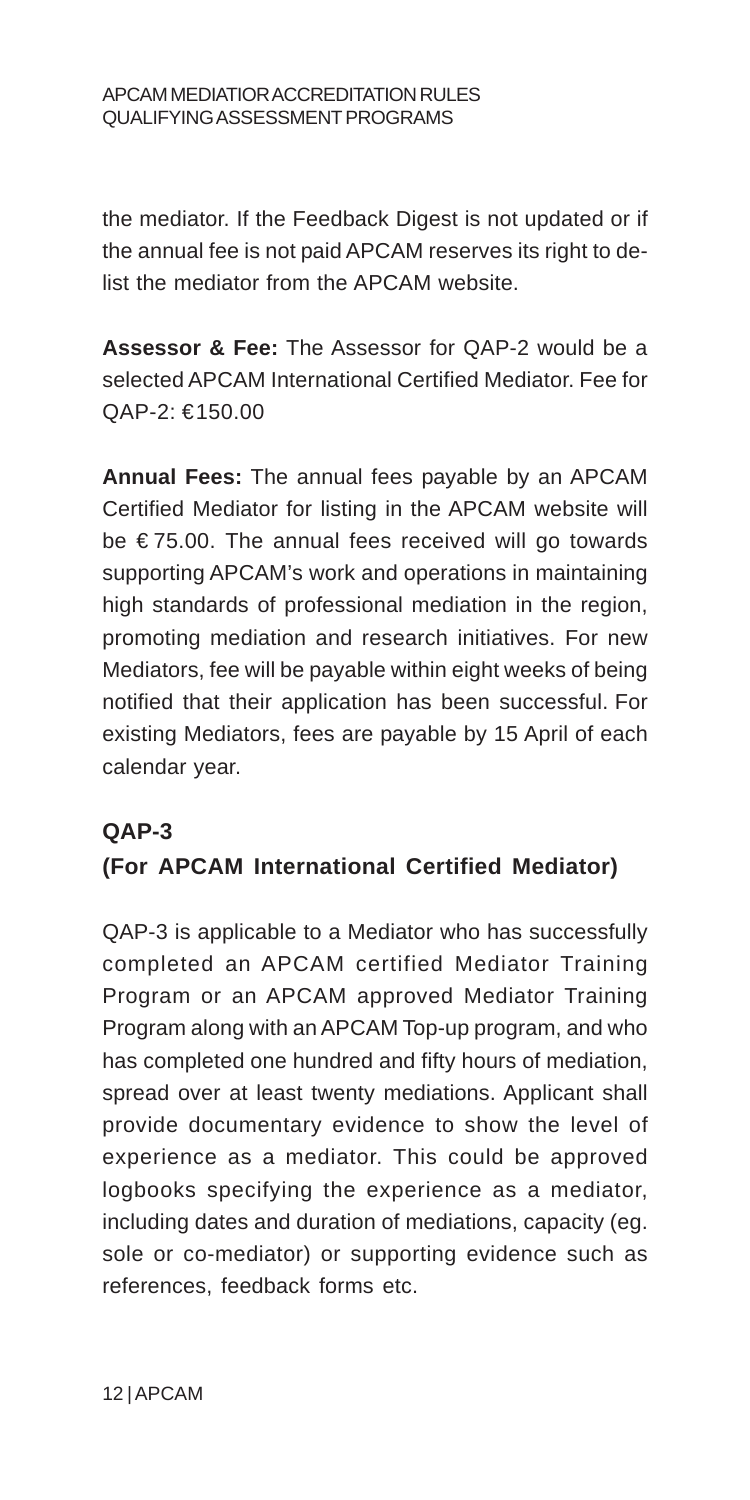The Applicant will be entitled to avail the benefit of attendance in recognized programs, like mediation workshops, seminars, conferences, training programs, courses etc. Such programs can be taken in lieu of hours of mediation, provided only a maximum of fifteen hours (One hour for each program) will be accepted.

**Evaluation of Mediation Knowledge:** The applicant shall provide the copy of the certificate of mediation training and shall have to demonstrate mediation knowledge either by submitting an assignment given to them which would cover topics on negotiation theory, mediation theory, mediation rules, professional code and ethical standards or by attending an interview conducted by APCAM, as decided by the Accreditation Committee. The applicant shall also draft a settlement agreement based on the assignment given by the Accreditation Committee. On evaluation of the assignment or interview and the settlement agreement, the applicant should get a minimum of 60% score. On failure to get the minimum score, the applicant will be able to apply again, only after a period of three months.

**Evaluation of Mediation Experience:** Eligible Mediator, who successfully completes the Mediation Knowledge evaluation, will be evaluated for mediation skills. This shall consist of three modes:

- 1. Assessment based through an interview between the Applicant and Assessors or by other means of assessing an applicant's competency in mediation, as approved by the Accreditation Committee.
- 2. Assessment of Feedback forms of at least fifteen parties in mediations conducted by the applicant.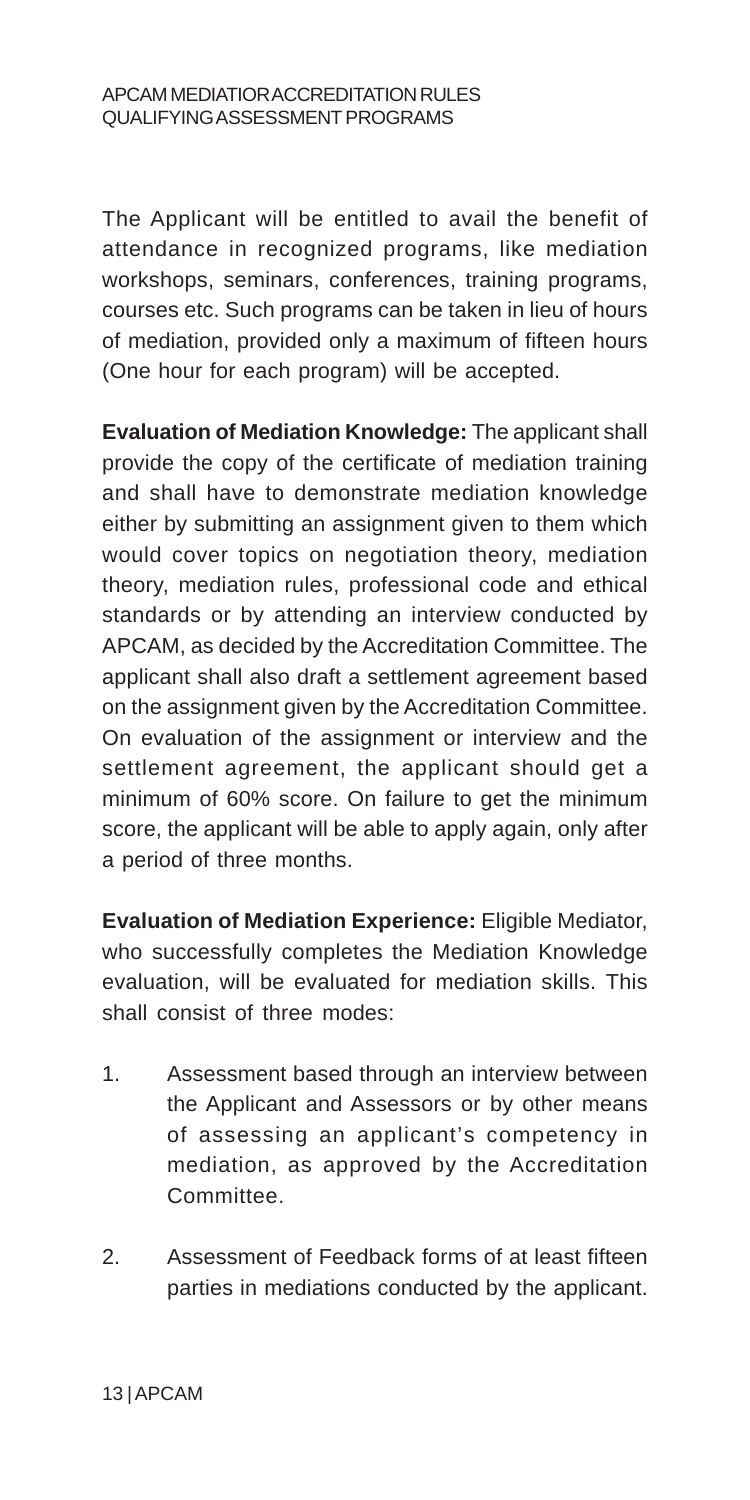3. Assessment of Mediator Skills Evaluation form collected from at least five individuals who have witnessed the Applicant acting as a mediator (e.g. parties, counsel, or co-mediator).

The candidate should obtain a minimum of 60% score in the interview and should have at least a minimum of 60% "3" rating or above in the Feedback and Evaluation forms.

On successful evaluation, the Feedbacks and Evaluation Forms could become a base for the Feedback Digest which would be put into the Mediator's Profile.

Once accredited and enlisted, the international certified mediator shall update the Feedback digest regularly through their reviewers or at any rate once in two years, with Feedback forms of at least ten parties in mediations conducted by the mediator and at least five individuals who have witnessed the Applicant acting as a mediator. If the Feedback Digest is not updated or if the annual fee is not paid APCAM reserves its right to de-list the mediator from the APCAM website.

**Assessors & Fee:** The Assessors for QAP-3 will comprise of two selected APCAM International Certified Mediators. Fee for QAP-3: €225.00.

**Annual Fees:** The annual fees payable by an APCAM International Certified Mediator for listing in the APCAM website will be €100.00. The annual fees received will go towards supporting APCAM's work and operations in maintaining high standards of professional mediation in the region, promoting mediation and research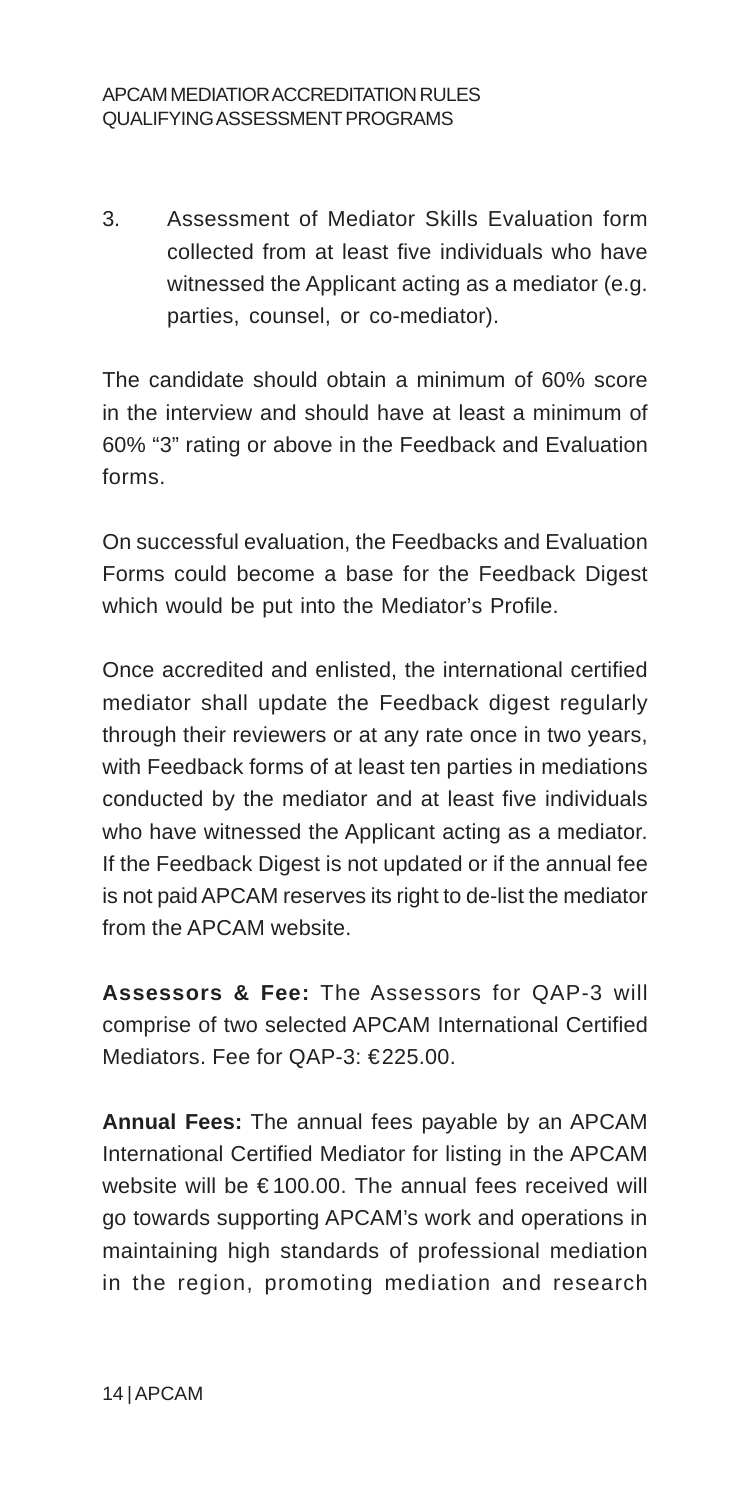initiatives. For new Mediators, fee will be payable within eight weeks of being notified that their application has been successful. For existing Mediators, fees are payable by 15<sup>th</sup> of April of each calendar year.

#### **Records for Accreditation**

- 1. The credit for hours of mediation done by the applicant will be recorded in accordance with the Mediation Record Form as approved by the Accreditation Committee.
- 2. Evaluation forms are separate from the Feedback forms. Same individual shall not provide both Evaluation and Feedback forms. Persons giving Evaluation forms must have direct experience with the mediation process. Applicant shall provide the contact information of these individuals to enable APCAM to send them the Evaluation Form and Guidelines.
- 3. The applicant shall be entitled to avail the benefit of attendance in recognized CPD programs, like mediation workshops, seminars, conferences, training programs, courses. The self-attested certificates of such programs shall be produced for availing this.

#### **APCAM EXPERIENCE QUALIFICATION PATH (EQP)**

The Experience Qualification Path (EQP) is an alternative path towards becoming an APCAM Certified or International Certified Mediator under the APCAM Mediation Accreditation system. There are two limbs under the EQP: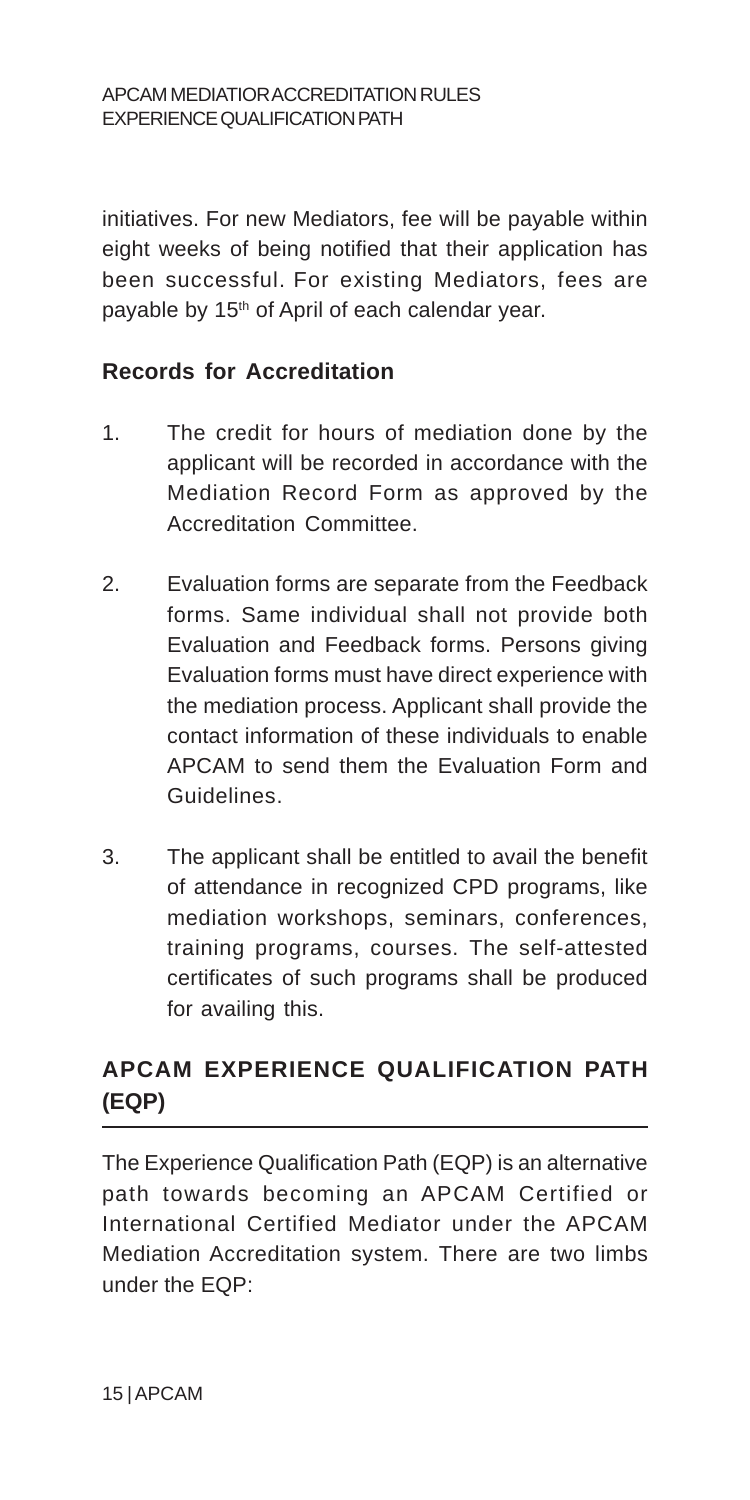- Mediators endorsed by an APCAM constituent member; and
- Certified Mediators from International Mediation Institute (IMI) or such other mutually recognised international certifying organisations.

#### **I. Endorsement by APCAM constituent members**

Under this process, a mediator may apply to become:

- (1) An APCAM Certified Mediator if they satisfy the following:
- Provide an endorsement by an APCAM constituent member, stating that the applicant is an experienced practicing and active mediator under their panel of mediators and they have been certified under an accreditation process;
- Appoint a Reviewer to write a Feedback Digest based on feedback given by at least five parties in mediation, to be uploaded to the applicant's Mediator Profile; and
- Complete his/her Certified Mediator profile in accordance with APCAM Guidelines.
- (2) An APCAM International Certified Mediator if they satisfy the following:
- Provide an endorsement by an APCAM constituent member, stating that the applicant is a highly experienced practicing and active mediator under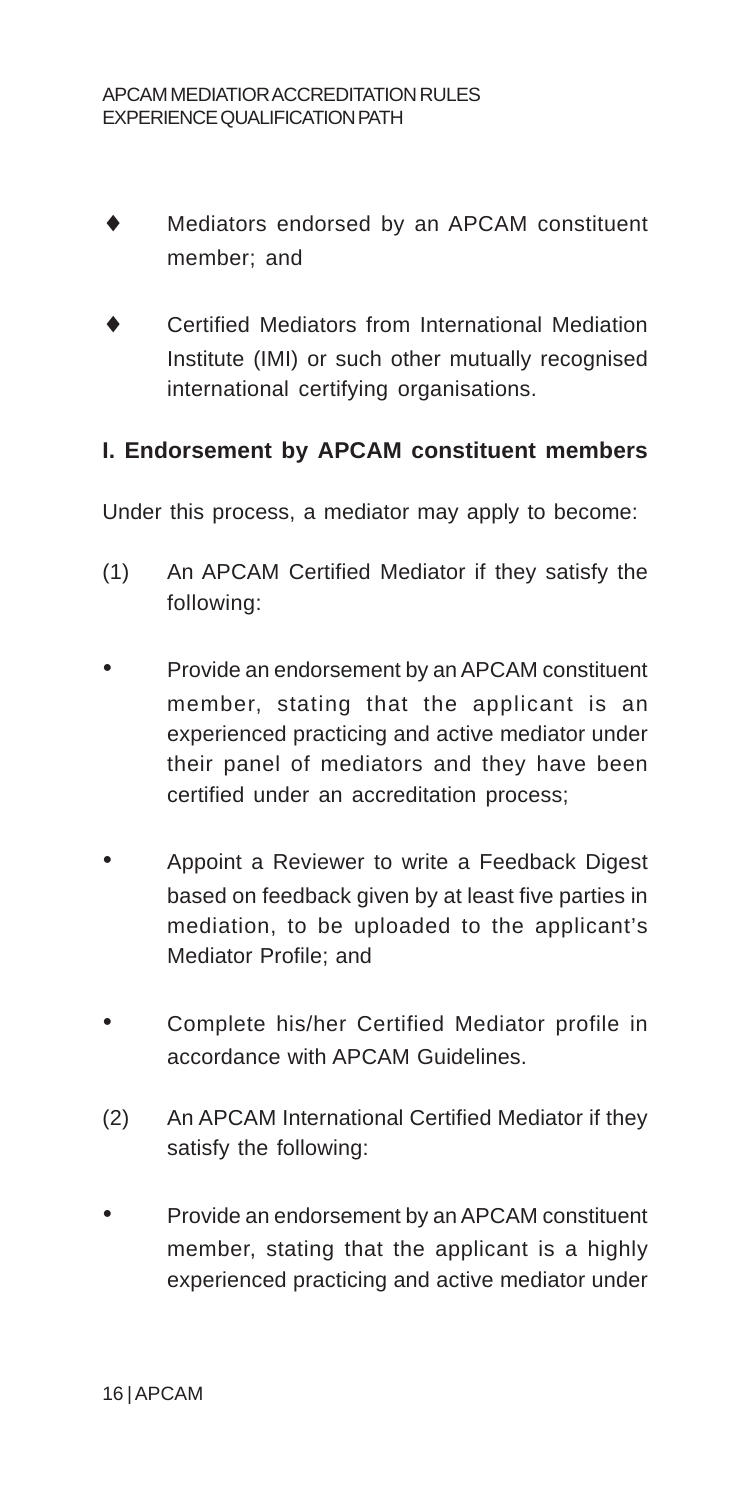their panel of mediators and they have been certified under an accreditation process;

- Appoint a Reviewer to write a Feedback Digest based on feedback given by at least fifteen parties in mediation and Skills Evaluation form collected from at least five individuals who have witnessed the Applicant acting as a mediator, to be uploaded to the applicant's Mediator Profile; and
- Complete his/her Certified International Mediator profile in accordance with APCAM Guidelines.

This path is only available for a period of six months from the date from which the institution has been accepted as a constituent member of APCAM.

The applicant may apply under QAP-2 or QAP-3, based on the certification required, but is not required to complete the mediation knowledge and experience evaluation.

# **II. Certified Mediators from other international organisations**

Certifications given by other international organisations may also follow the same procedure under clause-I, once such institutions are recognised by APCAM and mutual recognition of APCAM accreditation is given by such organisation.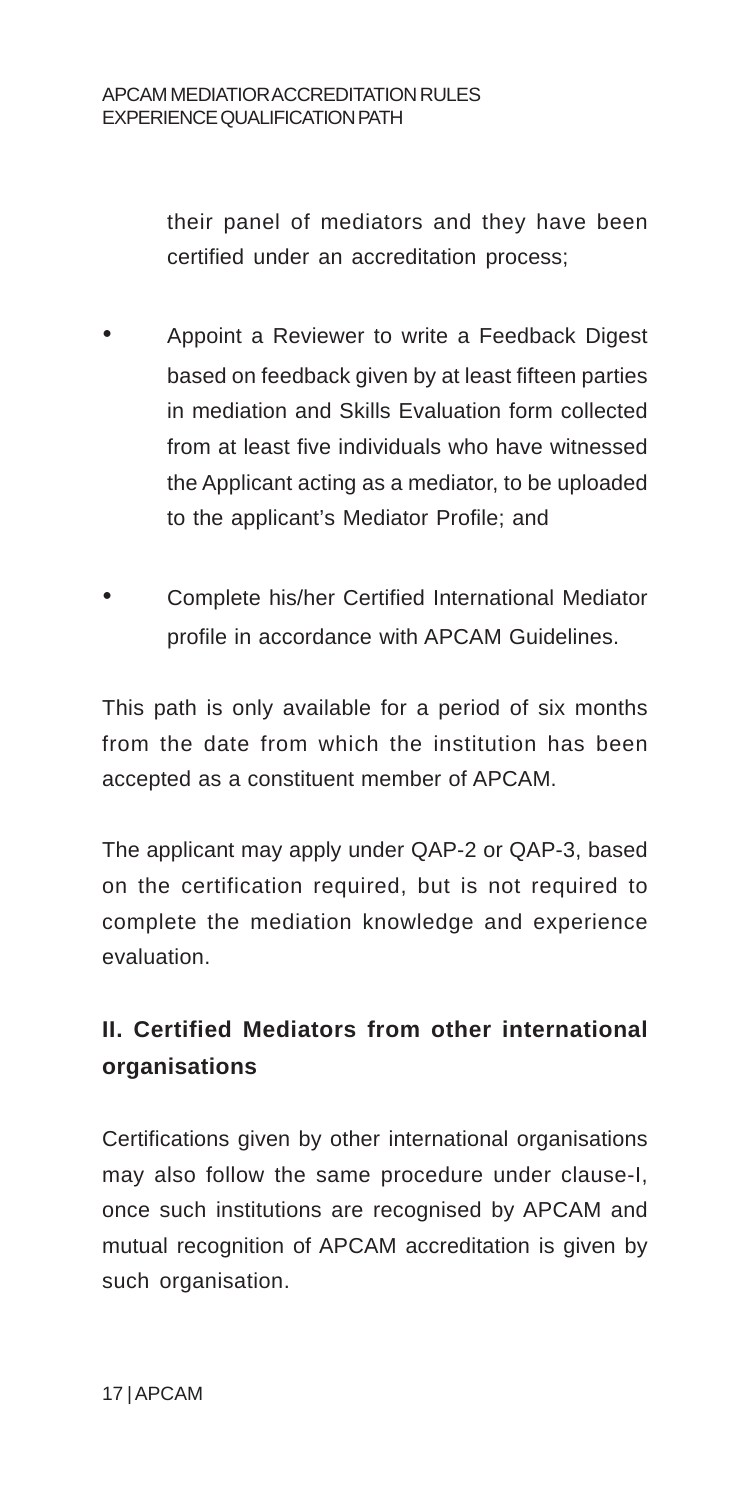#### **APCAM REVIEWER**

APCAM Reviewers shall be the constituent members of APCAM, who shall make a list of International Certified Mediators who will act as Reviewers. Every APCAM certified and international certified Mediator empanelled with APCAM shall mandatorily select a Reviewer of his choice from the list of Reviewers available. The Reviewer selected by a mediator should not be a member of the family, or someone who is subordinate to the mediator in a professional relationship. The Reviewer shall be responsible for preparing the Feedback Digest of the Mediator as per the APCAM Guidelines. The identity of the Reviewer will be mentioned in the Mediator's Feedback Digest. The Reviewer will also receive future Feedbacks for updating the Mediator's Feedback Digest as required to maintain the Certification. The Reviewer will also guide junior mediators as a Mentor, especially on any professional or ethical dilemmas.

# **APCAM ASSESSOR AND PROCEDURE FOR CONSISTENT QAP EVALUATION**

APCAM Certified Mediator or International Certified Mediator or such other eminent and experienced person from the field of mediation may be appointed as Assessor under the respective QAP for evaluating mediator accreditation process.

For evaluating the mediators under QAP, the Assessors will be given guidelines for evaluating mediation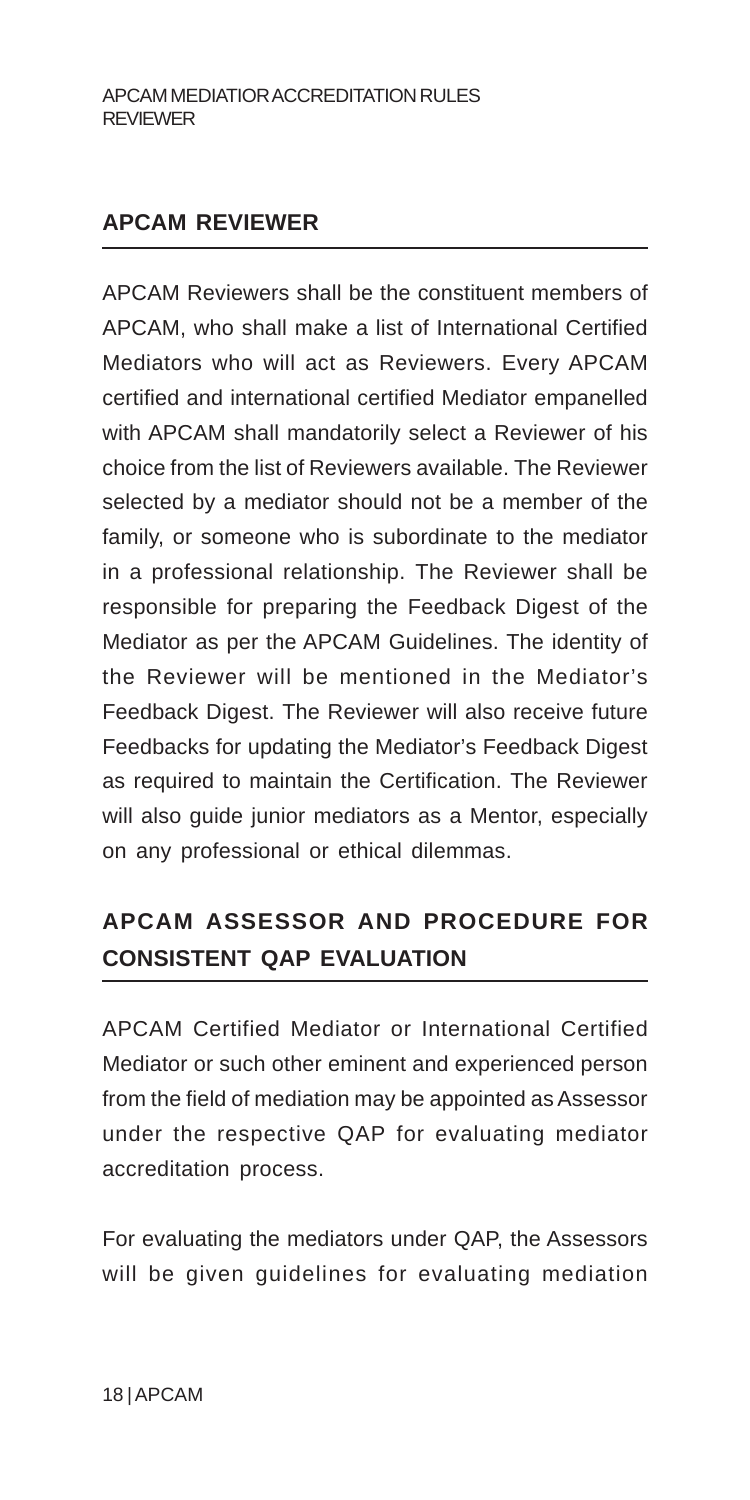knowledge and mediation skills. This is to ensure that the QAP Assessors evaluate the applicants on a consistent application of high-quality standards. The adherence to the guidelines also confirms that the standard of evaluation and outcome is the same for all Assessors, in identical situations, thereby ensuring the consistency of appraisal ratings. Assessors will assess applicants based on the written documentation and interview, as per the Guidelines given to them.

APCAM will monitor that the Assessors evaluate the applicants based on the guidelines. APCAM Accreditation Committee shall also monitor the performance and practice of the Assessors based on their (i) responsiveness, (ii) timeliness, (iii) meticulousness, and (iv) impartiality. Assessors will be invited to assist APCAM to improve the QAP and to develop the high standards.

The Assessors are independent of the Institution and have no administrative connection with the Institution. Those Assessors who are members of the Governing Board or Committees of the Institution will be put in as Assessors along with another Assessor who is independent of such Board or Committee, for Mediators who are connected with the administration of the Institution.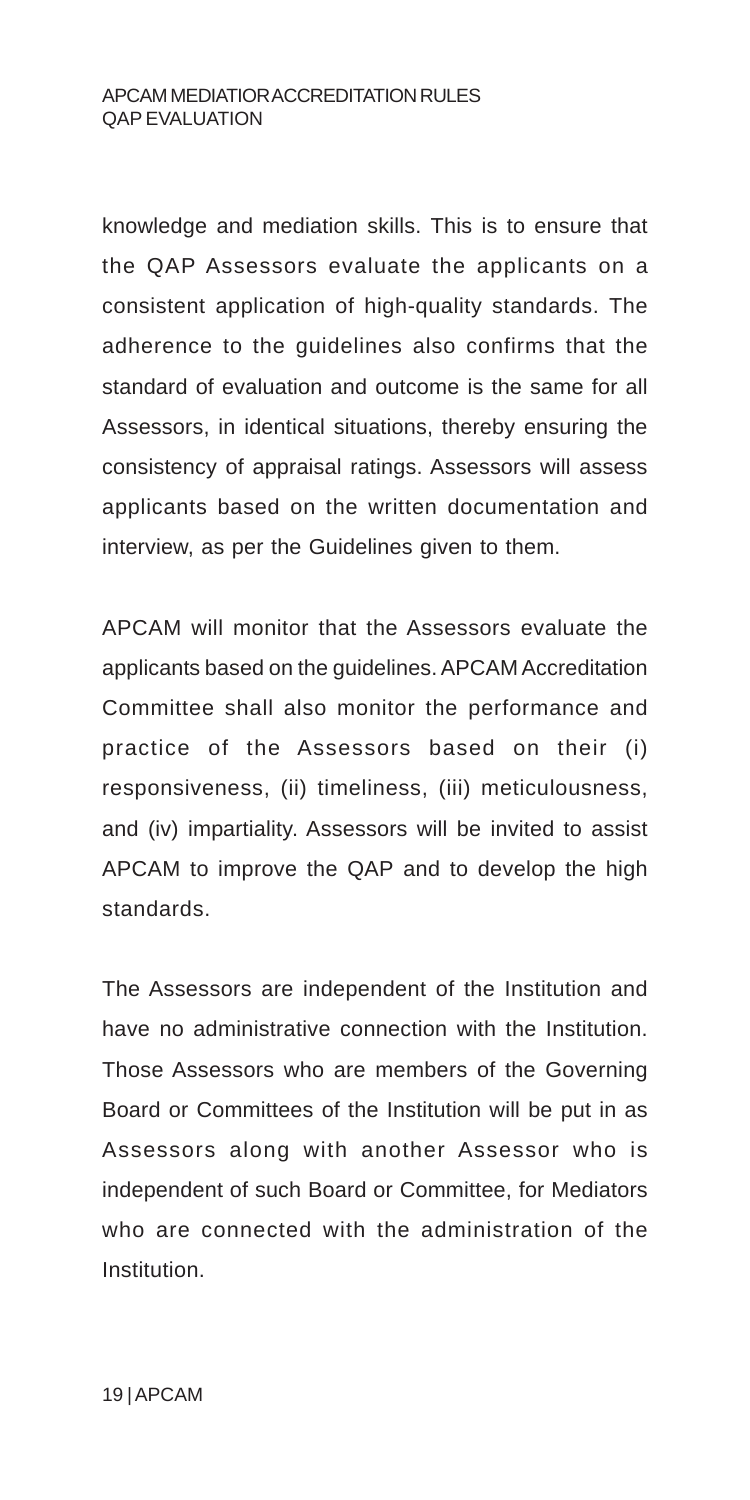# **GUIDELINES TO ASSESSORS FOR QAP EVALUATION**

| <b>Mediation Knowledge Evaluation:</b> |                                                                                                    |     |  |
|----------------------------------------|----------------------------------------------------------------------------------------------------|-----|--|
| $\checkmark$                           | Knowledge of negotiation /<br>mediation theory:                                                    | 25% |  |
| $\checkmark$                           | Knowledge of mediation rules:                                                                      | 15% |  |
| $\checkmark$                           | Knowledge of mediator ethics & code:                                                               | 15% |  |
| $\checkmark$                           | Drafting of Settlement agreement:                                                                  | 20% |  |
| $\checkmark$                           | Fairly & accurately presenting the matter<br>& assessment of the issue:                            | 15% |  |
| $\checkmark$                           | Conforming with time schedule and<br>number of words:                                              | 10% |  |
|                                        | <b>Mediation Skill Evaluation:</b>                                                                 |     |  |
| $\checkmark$                           | Ingenuity and ability to communicate<br>and facilitate dialogues:                                  | 20% |  |
| $\checkmark$                           | Style, Poise, Courtesy & Demeanour:                                                                | 10% |  |
| $\checkmark$                           | Understanding of mediation theory &<br>practice:                                                   | 10% |  |
| $\checkmark$                           | Covering the topics pertaining to<br>the dispute:                                                  | 20% |  |
| $\checkmark$                           | Reflection of experience as a Mediator:                                                            | 10% |  |
| $\checkmark$                           | Time Management & Organization:                                                                    | 10% |  |
| $\checkmark$                           | Structuring the mediation process<br>(including plenary & caucus sessions)<br>in a logical manner: | 20% |  |